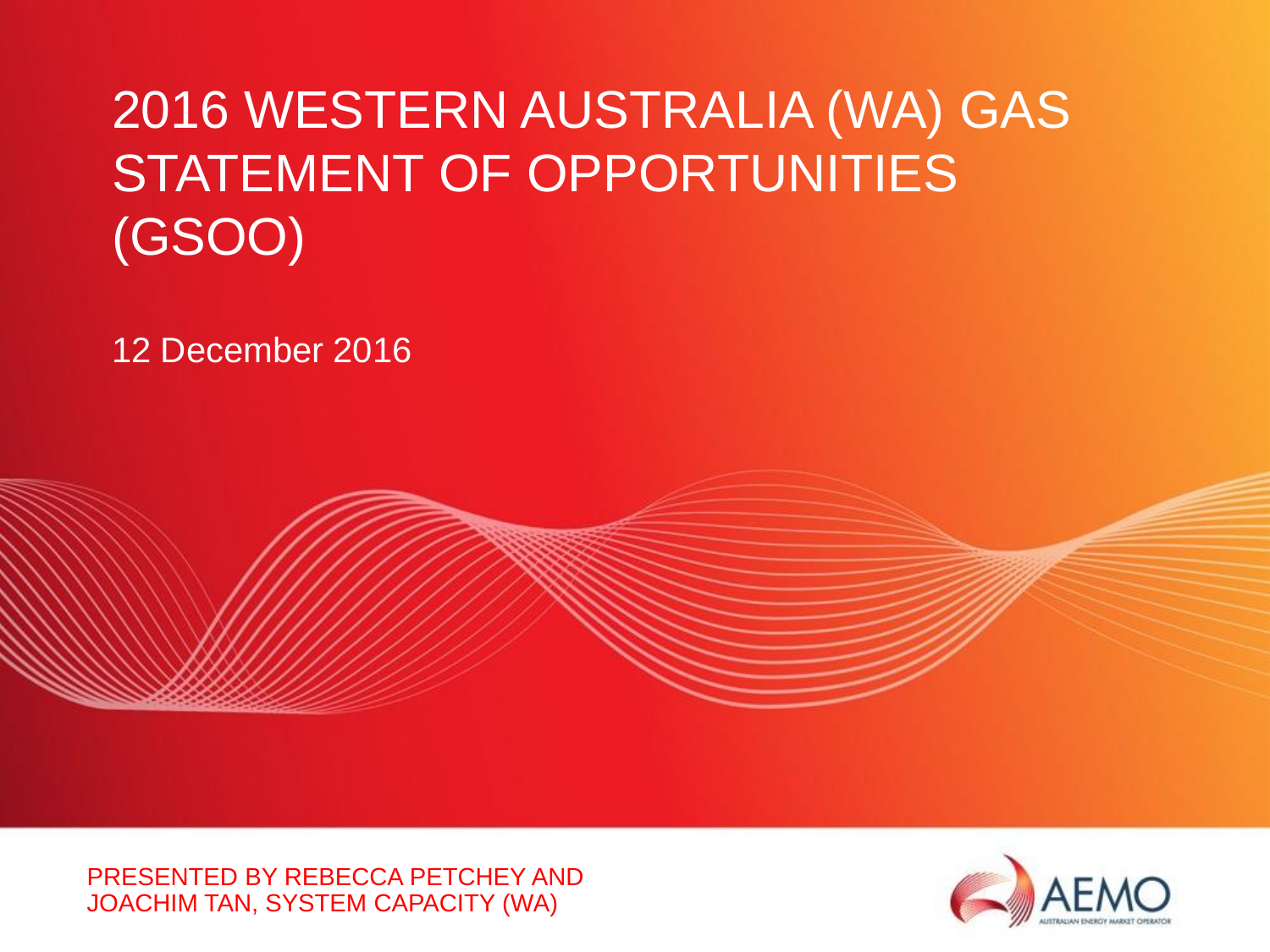### AGENDA



- Background
- Key findings of the 2016 WA GSOO
- Domestic gas demand
- Production capacity
- Potential gas supply
- Total gas demand
- Supply demand balance
- Gas resources and reserves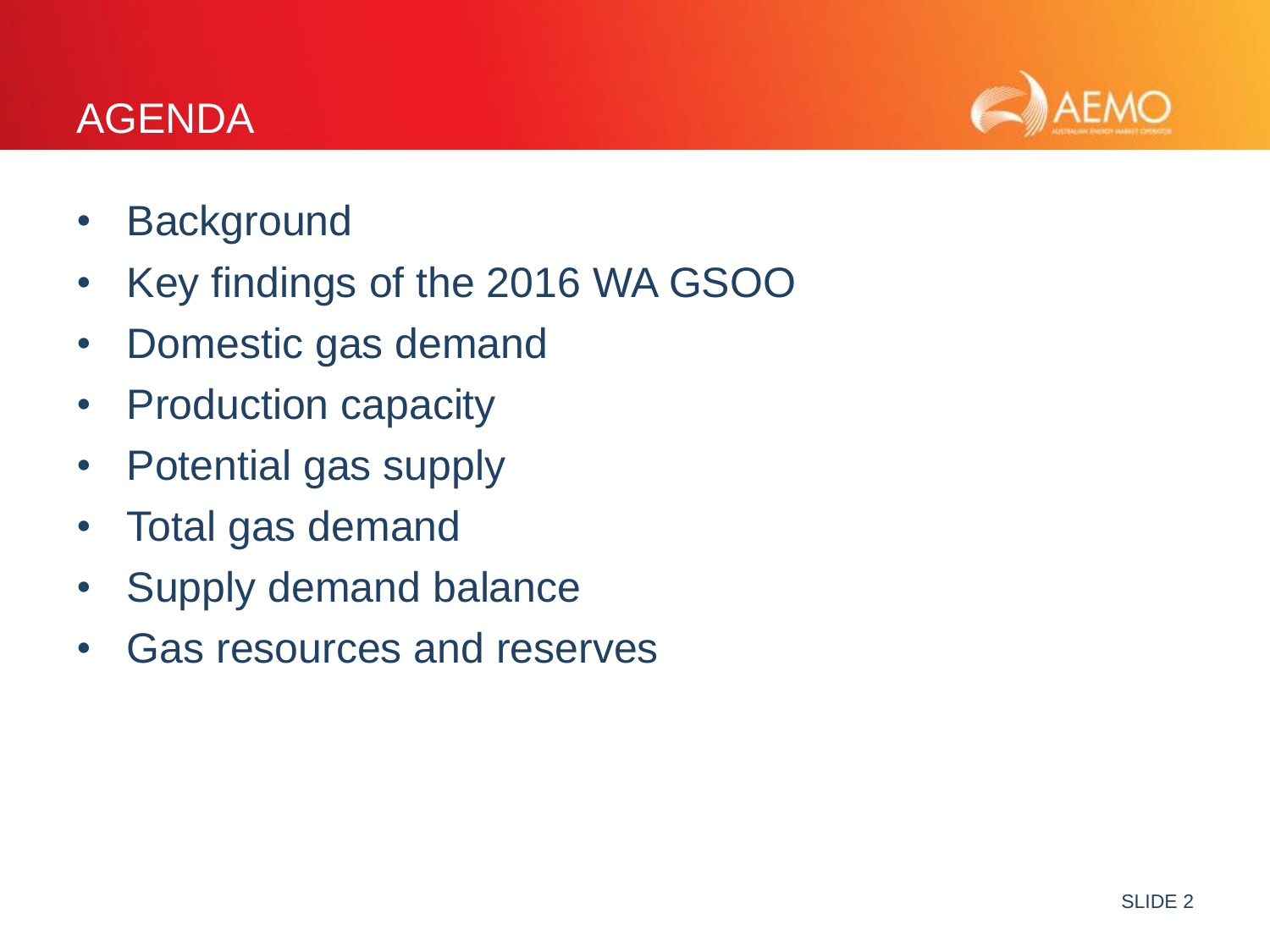### KEY FINDINGS



- Gas supply in WA is expected to exceed demand over the next 10 years, assuming the continued development of gas reserves.
- Beyond 2021 continued expenditure to develop reserves may be required to ensure domestic production facilities have sufficient gas reserves to operate.
- Growth in domestic gas demand is forecast to be around 0.1% over the outlook period, as only a handful of large gas consumers are expected to enter the market over the period.
- There is greater potential for growth in gas demand from customers located outside of the South West interconnected system (SWIS) than in the SWIS.
- Exploration in WA's gas basins is at its lowest level since 1990. If exploration remains low, new gas projects may not be developed and existing domestic gas production facilities may cease production due to lack of gas feedstock.
- At the current production rates of domestic gas and liquefied natural gas (LNG), proved and probable (2P) reserves can last until 2035, but a large proportion of these reserves are held by LNG export companies and joint ventures.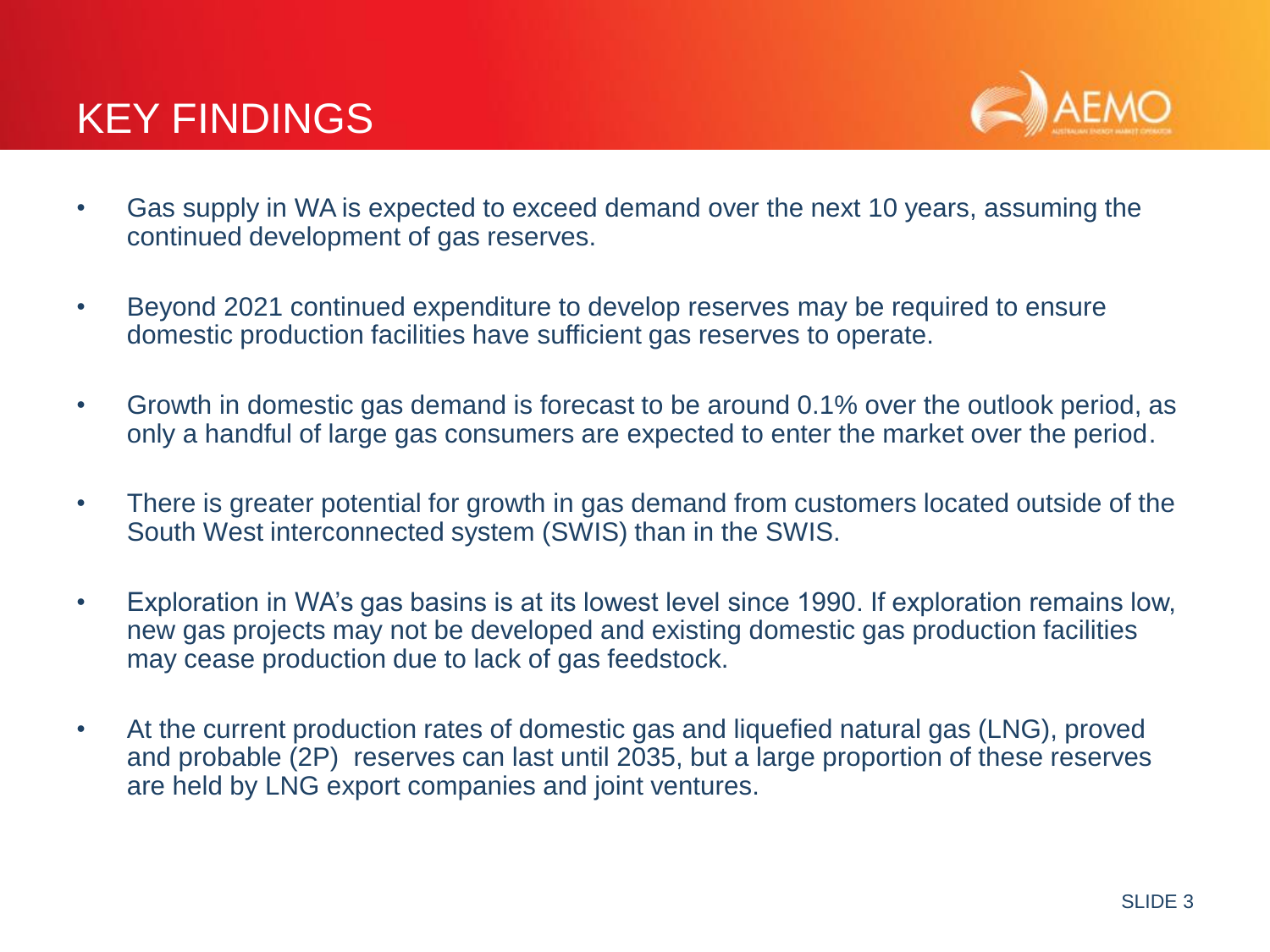#### A COMPARISON OF ANNUAL WA GAS DEMAND FORECASTS 2015 AND 2016 GSOO



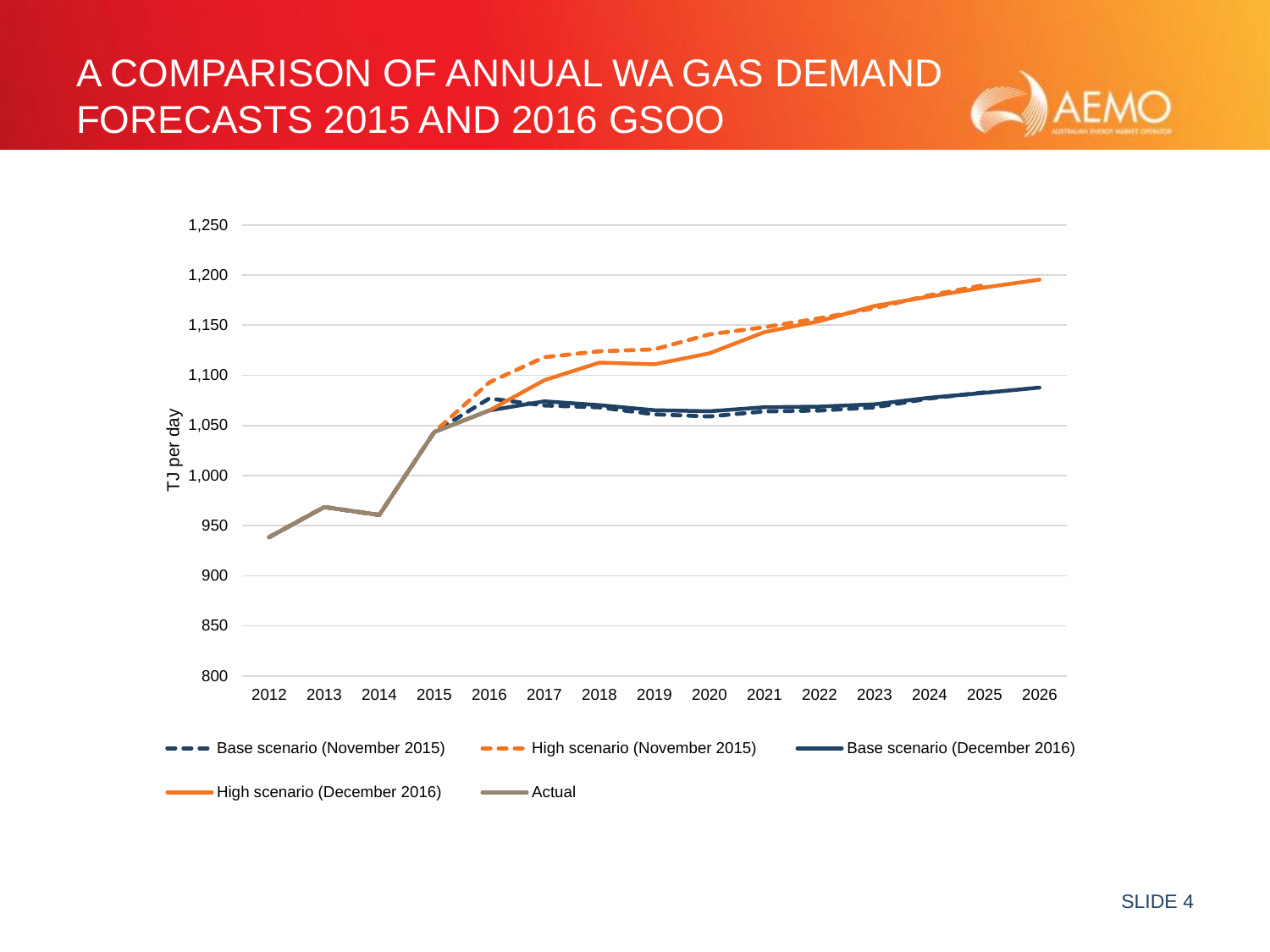### SWIS/NON-SWIS GAS DEMAND FORECASTS





SLIDE 5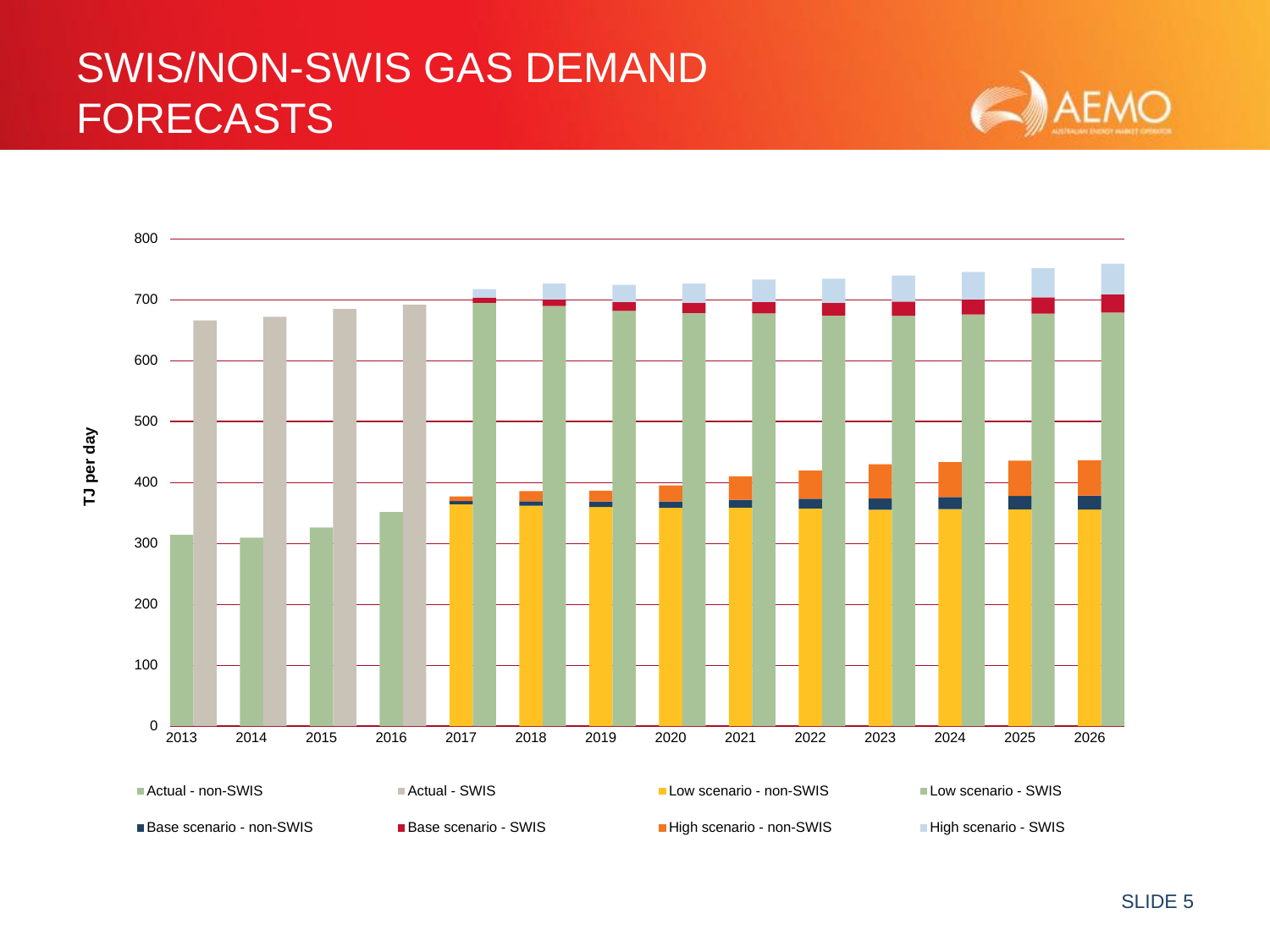### WA GAS PRODUCTION CAPACITY FORECASTS, 2017 TO 2026



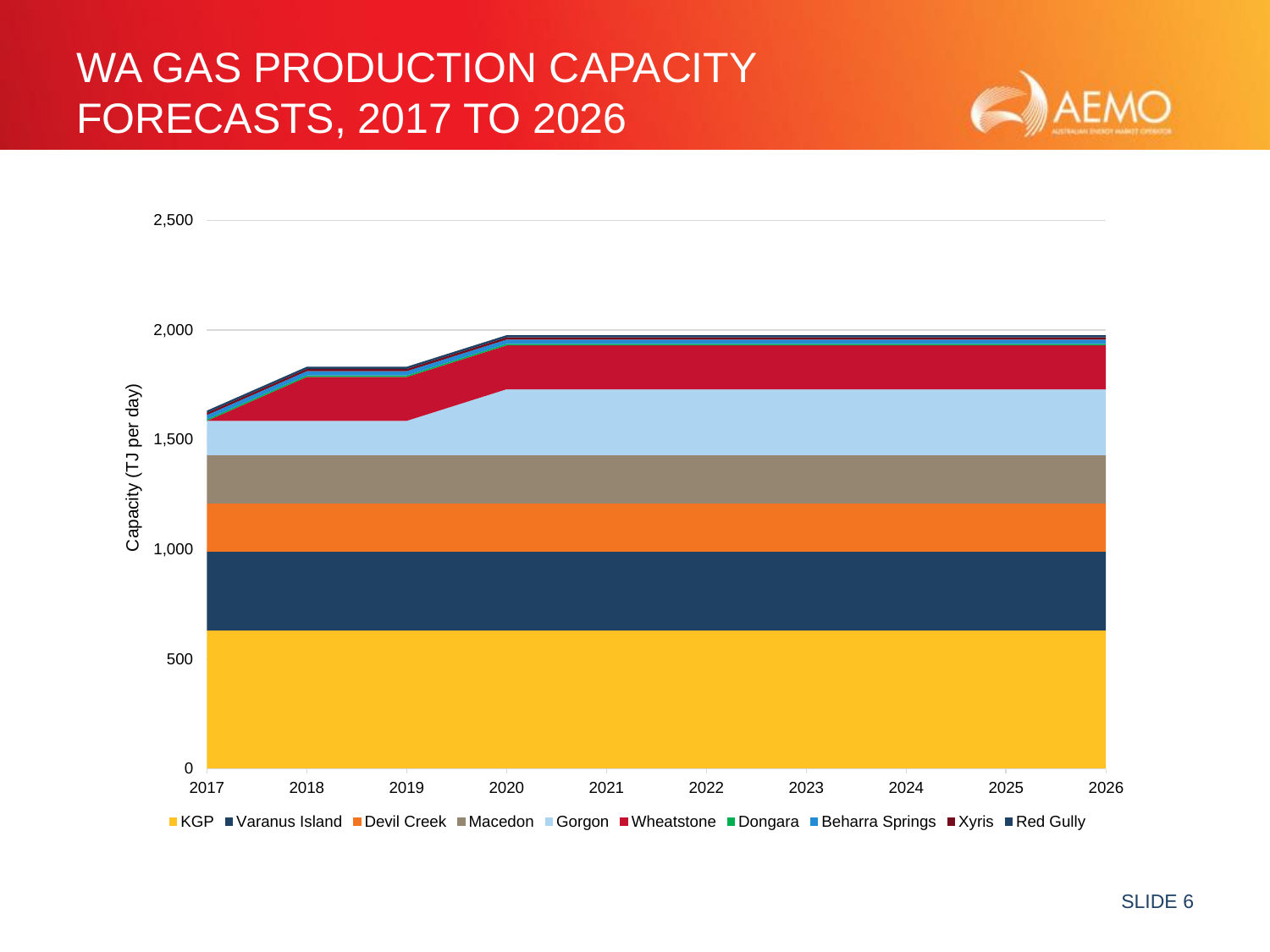## POTENTIAL GAS SUPPLY FORECASTS, 2017 TO 2026



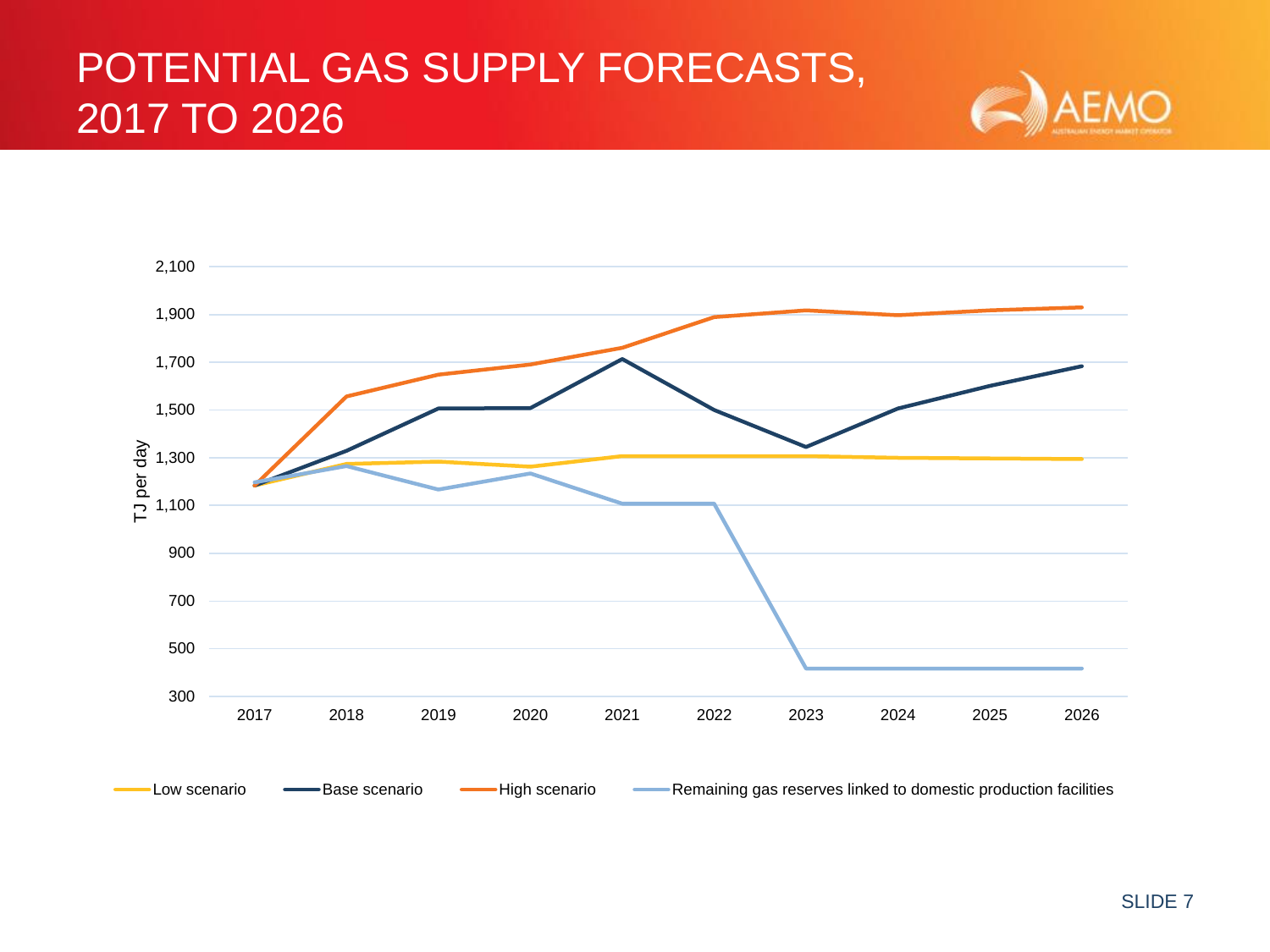#### GAS DEMAND SUPPLY BALANCE, 2017 TO 2026



 $\Delta$ FAA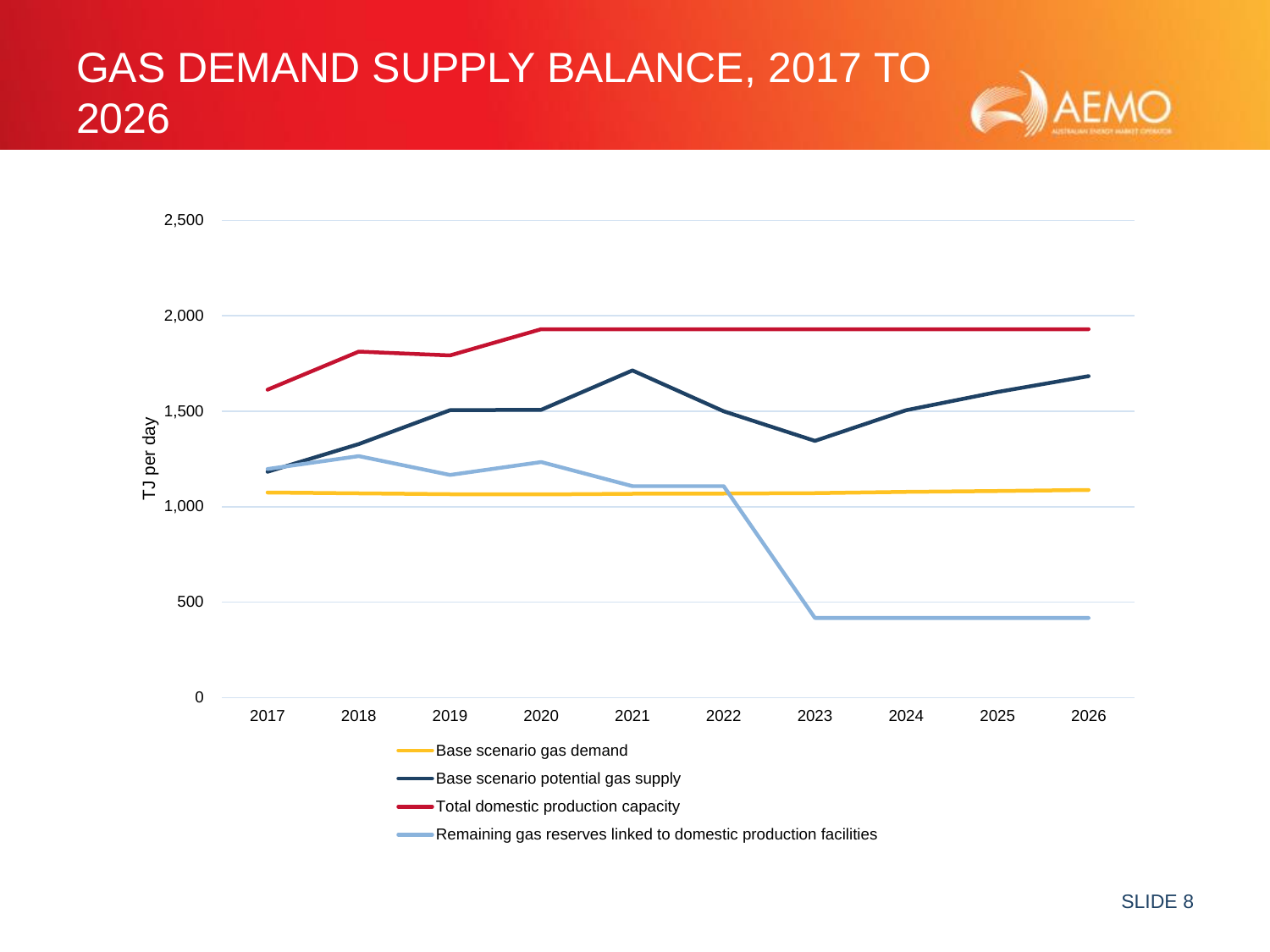## TOTAL GAS DEMAND FORECASTS, 2017 TO 2026

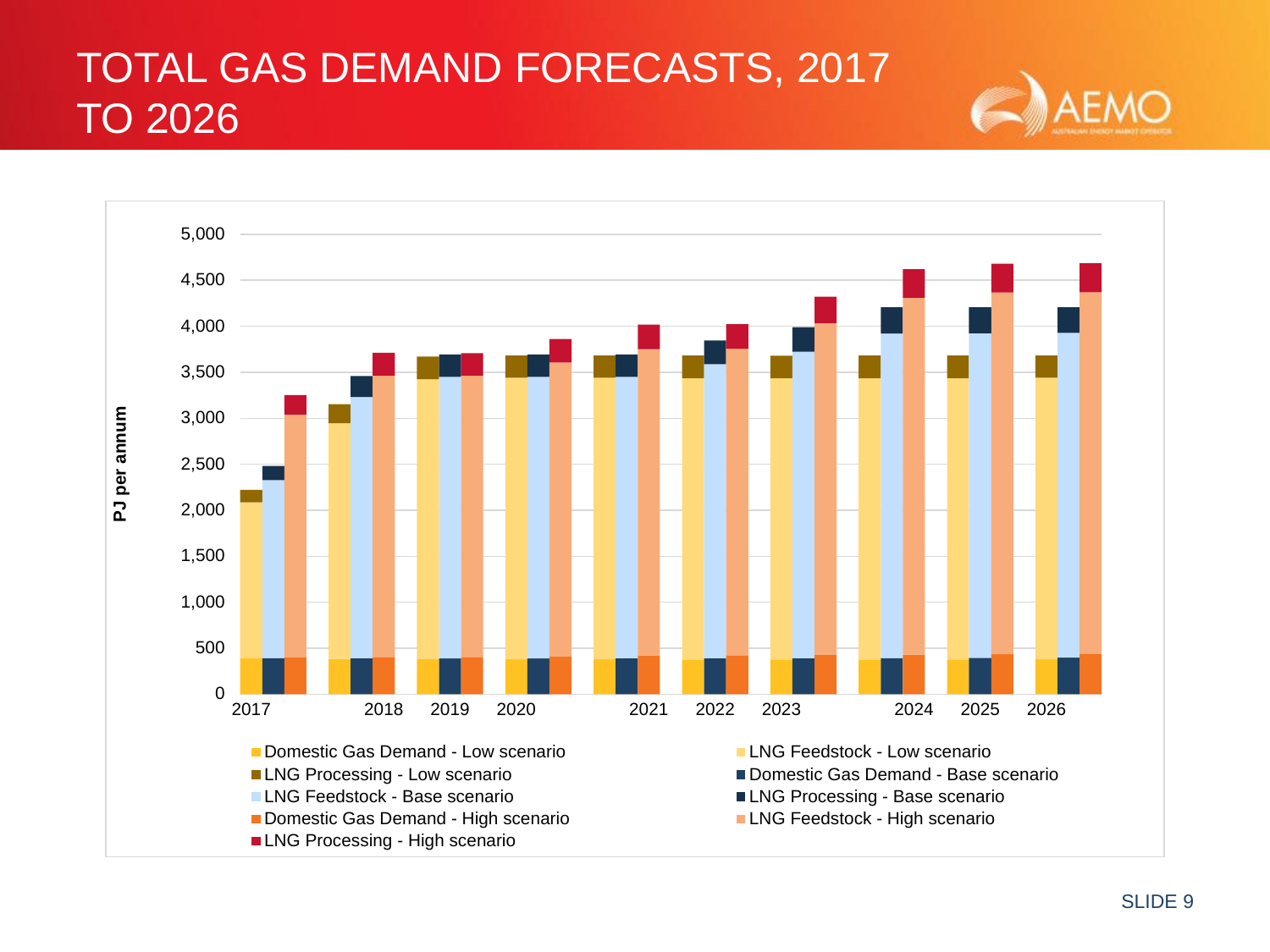

#### TOTAL GAS RESERVES/RESOURCES



 $\overline{a}$